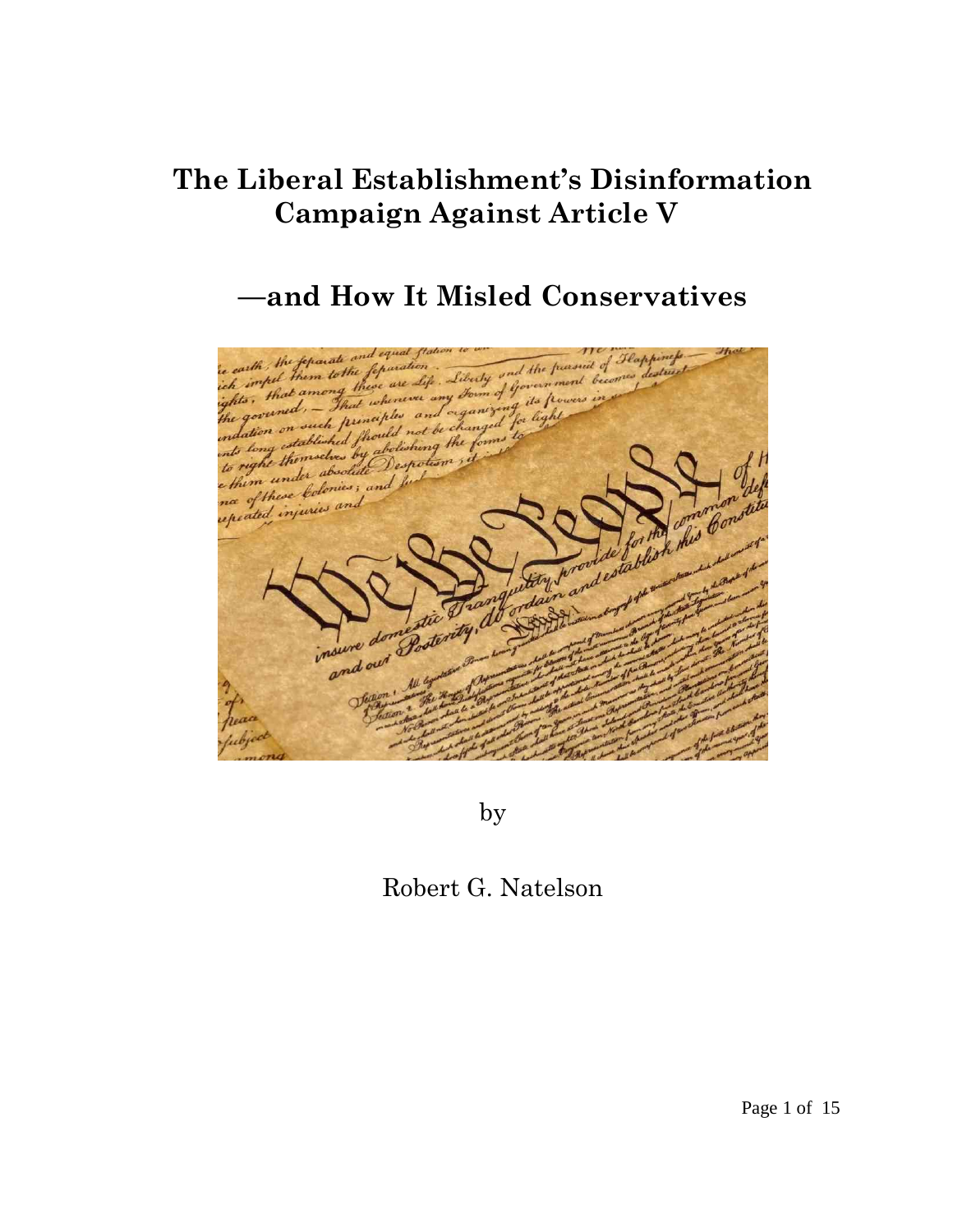## **The Liberal Establishment's Disinformation Campaign Against Article V**

### **—and How It Misled Conservatives**

by Robert G. Natelson<sup>[1](#page-1-0)</sup>

#### **Executive Summary**

Some conservative organizations regularly lobby against using the Constitution's procedure for a "convention for proposing amendments." Those organizations may think they are defending the Constitution, but in fact they are unwittingly repeating misinformation deliberately injected into public discourse by their political opponents.

This paper shows how liberal establishment figures fabricated and spread this misinformation. This paper also reveals the reasons they did so: to disable a vital constitutional check on the power of the federal government.

<span id="page-1-0"></span><sup>1</sup>*Robert G. Natelson, the Senior Fellow in Constitutional Jurisprudence at the Independence Institute in Denver, was a law professor for 25 years at three different universities. He has written extensively on the Constitution for both the scholarly and popular markets, and since 2013 has been cited increasingly at the U.S. Supreme Court, both by parties and by justices. He is the nation's most published active scholar on the amendment process, and heads the Institute's Article V Information Center. For a biography and bibliography, see http://constitution.i2i.org/about.*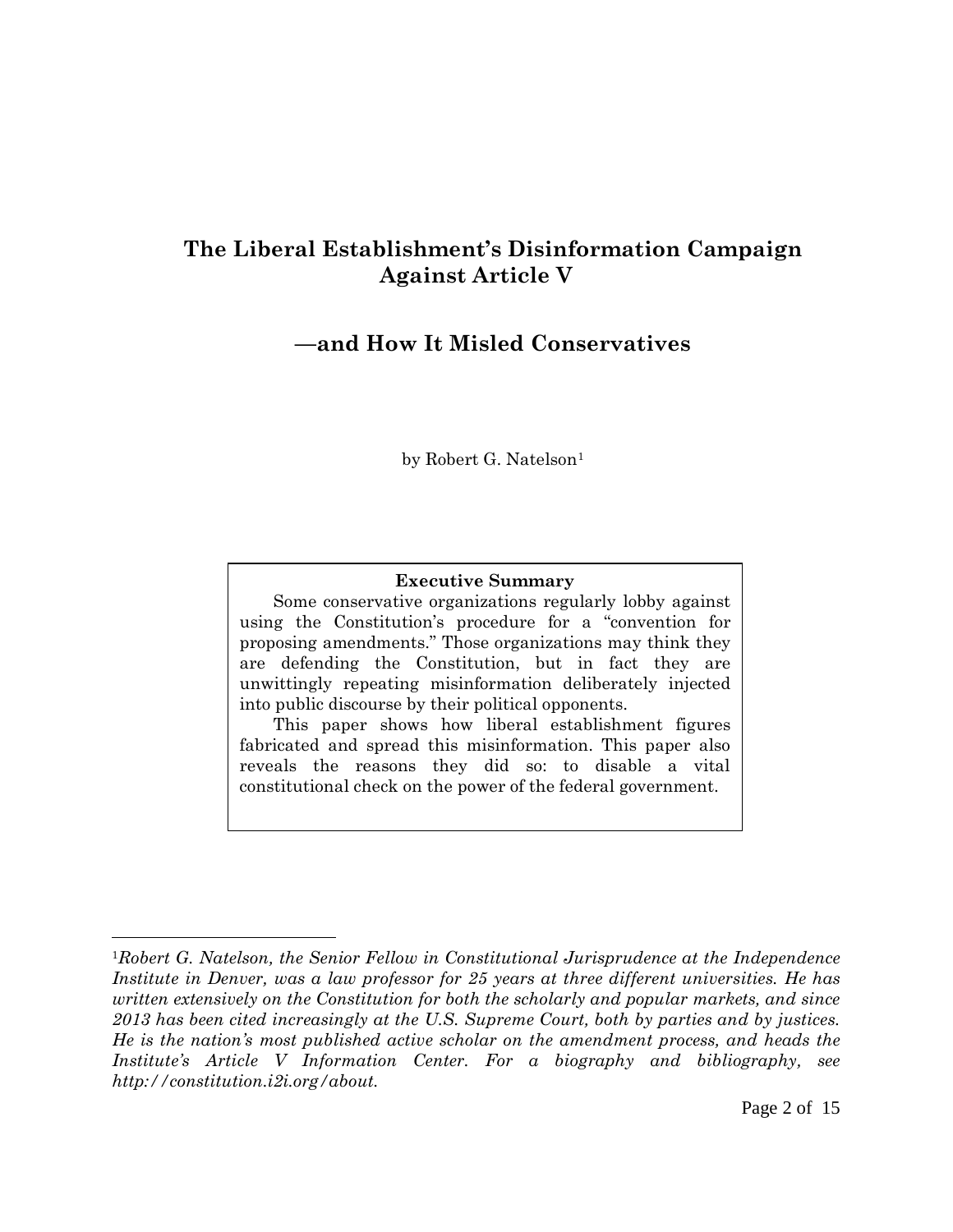#### **INTRODUCTION**

Under Article V of the U.S. Constitution, any constitutional amendment must be ratified by three fourths of the states (now 38 of 50) to be effective. Before an amendment can be ratified, however, it must be proposed either (1) by Congress or (2) by an interstate task force the Constitution calls a "convention for proposing amendments." This gathering is convened when the people convince two thirds of the state legislatures (34 of 50) to pass resolutions demanding it. The convention itself is a meeting of the representatives of state legislatures—an assembly of the kind traditionally called a "convention of states."

The Framers adopted the convention procedure to ensure that Congress did not have a monopoly on the amendment process. The Framers saw the procedure as a way the people, acting through their state legislatures, could respond if the federal government became dysfunctional or abusive.

There is widespread public support for amendments to cure some of the real problems now plaguing the country. However, since repeal of Prohibition, Congress repeatedly has refused to propose any constitutional amendments limiting its own power and prerogatives. When reformers sought to check lavish congressional pay raises, for example, they could get nothing through Congress. Instead, they had to secure ratification of an amendment (the 27th) that had been formally proposed in 1789!

<span id="page-2-0"></span>Such unresponsiveness would seem to be exactly the occasion for which the Founders authorized the convention for proposing amendments. Yet a handful of conservative groups—including but not limited to, the John Birch Society and Eagle Forum—have uncompromisingly opposed any use of the convention procedure to bypass Congress. They assiduously lobby state legislatures to reject any and all proposals for a convention, no matter how worthwhile or necessary they may be. This uncompromising opposition has become a mainstay of those groups' political identity and, perhaps, a useful fundraising device.

Although these groups bill themselves as conservative, their reflexive opposition to the convention process regularly allies them with the liberal establishment and with special interest lobbyists who seek only to protect the status quo. Since the 1980s, this strange coalition has blocked all constitutional efforts to address federal dysfunction. As a result that dysfunction has become steadily worse. For example, their long-held opposition to a balanced budget convention is a principal reason America now labors under a \$18 trillion national debt.

#### THE ARGUMENTS AGAINST A CONVENTION AND THEIR SOURCE

Opponents present an array of stock arguments against using the Constitution's convention procedure. One such argument—the claim that "amendments won't work"—has been so resoundingly contradicted by history that it has little credibility.[2](#page-2-0) The others can be distilled into the following propositions:

<sup>2</sup> *The Lamp of Experience: Constitutional Amendments Work*, http://constitution.i2i.org/2014/03/09/thelamp-of-experience-constitutionalamendments-work/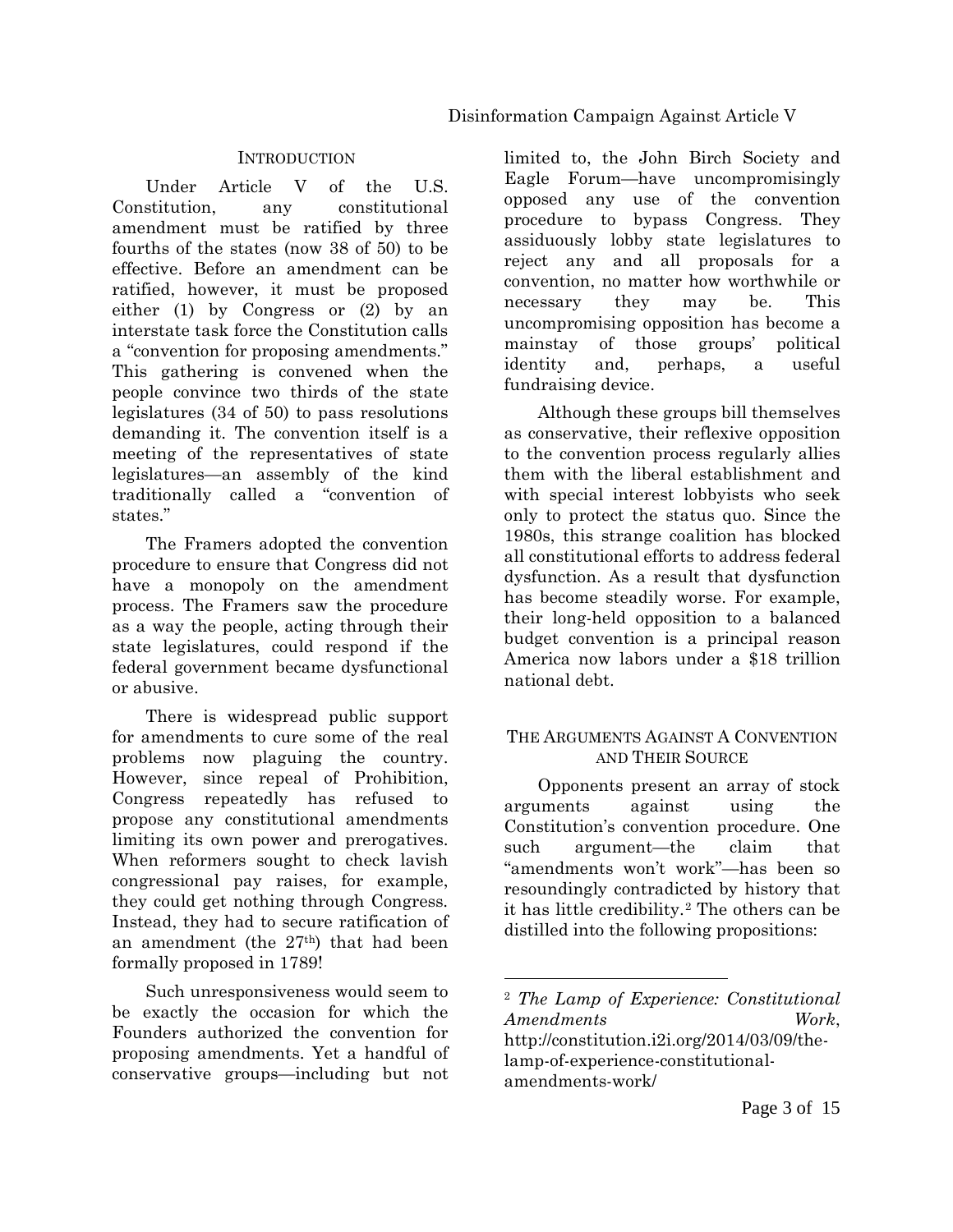- Little is known about how the process is supposed to operate;
- a convention for proposing amendments would be an uncontrollable "constitutional convention;"
- a convention for proposing amendments could be controlled or manipulated by Congress under the Constitution's Necessary and Proper Clause;<sup>3</sup> and
- a convention for proposing amendments could unilaterally impose radical constitutional changes on America.

These arguments are largely inconsistent with established constitutional law and with historical precedent[,4](#page-3-1) and (as the reader can see) some are inconsistent with each other.

This paper shows that these arguments did not originate with the conservative groups that rely on them. Rather, they were produced as part of a disinformation campaign run by America's liberal establishment. Members of that establishment injected these arguments into public discourse to cripple an important constitutional check on the federal government.

This disinformation campaign dates from the mid-20th century. Its participants included members of Congress who feared that a convention might propose amendments to limit their power, activist Supreme Court justices seeking to protect themselves from constitutional reversal, and left-of-center academic and popular

 $\overline{a}$ 

writers who opposed restraints on federal authority.

The campaign succeeded because its publicists enjoyed privileged access to both the academic and the popular media. The fact that many conservatives swallowed the propaganda enabled liberal activists to recede into the background and rely on conservatives to obstruct reform.

#### SOME ADDITIONAL CONSTITUTIONAL BACKGROUND

The American Founders envisioned citizens and states using constitutional amendments to prevent federal overreach and abuse. They ratified the Bill of Rights in 1791 precisely for this reason. By the same token, in 1795 they ratified the 11<sup>th</sup> amendment to reverse an overreaching Supreme Court decision.

The Founders also recognized that federal officials might resist amendments to curb their own power. The convention procedure was designed as a way to bypass those officials. Tench Coxe, a leading advocate for the Constitution, explained the effect:

It is provided, in the clearest words, that Congress shall be *obliged* to call a convention on the application of' two thirds of the legislatures; and all amendments proposed by such convention, are to be *valid* when approved by the conventions or legislatures of three fourths of the states. It must therefore be evident to every candid man, that two thirds of the states can *always*  procure a general convention for the purpose of amending the constitution, and that three

<span id="page-3-0"></span><sup>3</sup>U.S. Const., art. I, § 8, cl. 18.

<span id="page-3-1"></span><sup>4</sup>For a survey of the law of Article V, see Robert G. Natelson, A Treatise on the Law of Amendment Conventions: State Initiation of Constitutional Amendments: A Guide for Lawyers and Legislative Drafters  $(2014)$ .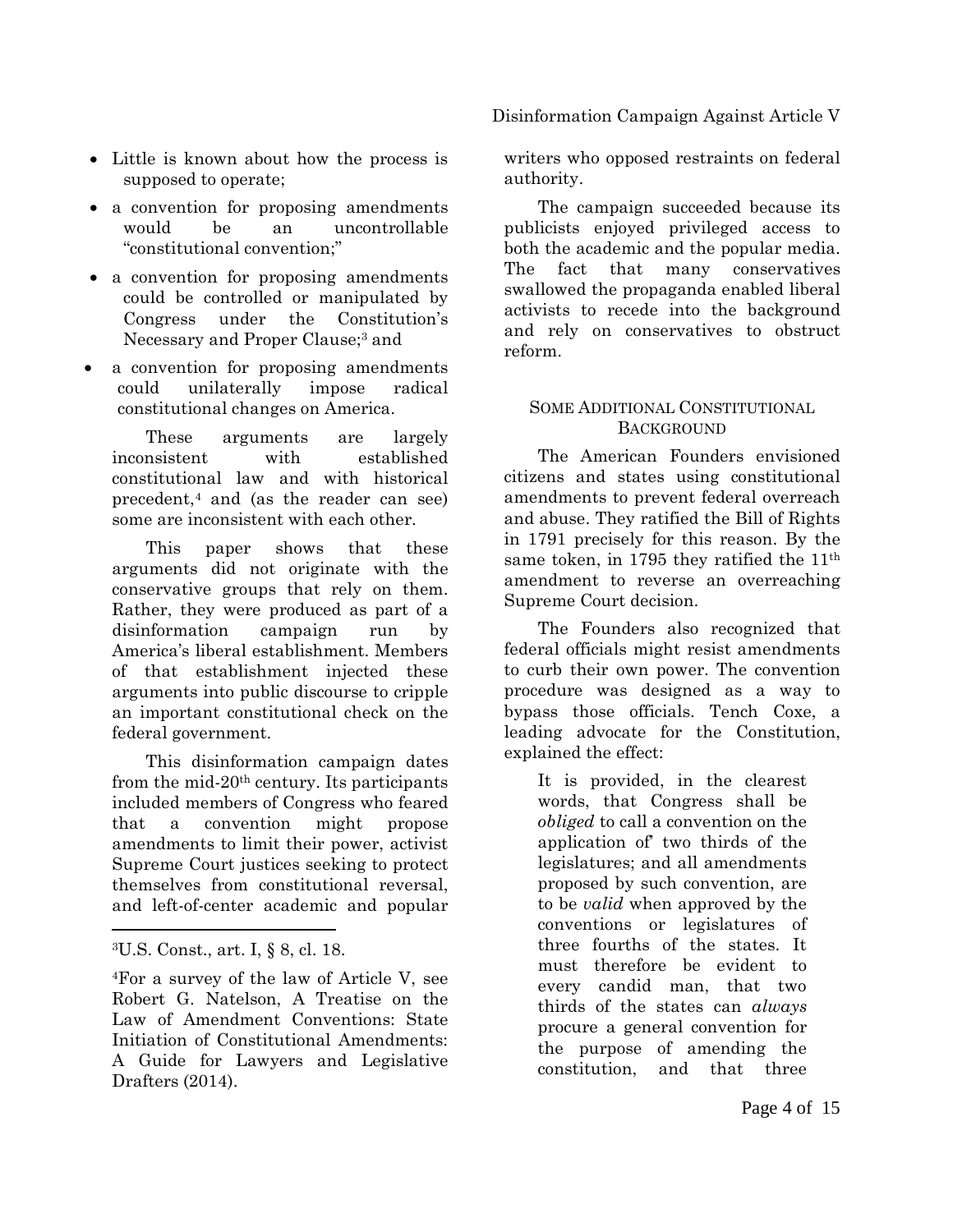fourths of them can introduce those amendments into the constitution, although the President, Senate and Federal House of Representatives, should be *unanimously* opposed to each and all of them*.*[5](#page-4-0)

In adopting the convention mechanism, the Founders well understood what they were doing. Conventions among the states (and before independence, among the colonies) had been a fixture of American life for a century[.6](#page-4-1) The Founding-Era record renders it quite clear that a "convention for proposing amendments" was to be a meeting of representatives from the state legislatures, and that the procedure and protocols would be the same as in prior gatherings.[7](#page-4-2)

In the two centuries after the Founding, the judiciary, including the U.S. Supreme Court, decided over three dozen cases interpreting Article V, and in doing so generally followed historical

<span id="page-4-4"></span>By a "general convention," Coxe meant a national rather than a regional gathering.

<span id="page-4-2"></span><span id="page-4-1"></span>6Robert G. Natelson, *Founding-Era Conventions and the Meaning of the Constitution's "Convention for Proposing Amendments*," 65 Fla. L. Rev. 615 (2013).

practice. Thus, by the middle years of the 20th century, the composition and protocols of a convention for proposing amendments should have been clear to anyone who seriously examined the historical and legal record.

The trouble was that some people were not really interested in the facts.

#### TWENTIETH CENTURY EFFORTS TO ADDRESS FEDERAL OVERREACH

As the size, power, and dysfunction of the federal government grew, many Americans turned to the Founders' solution: the convention process.<sup>8</sup>

The first  $20<sup>th</sup>$  century effort for a convention to address federal overreach began in 1939, with a drive to repeal the 16th Amendment.[9](#page-4-4) By 1950, that drive had garnered the approval of 18 states. Another drive induced Congress to propose the 22nd Amendment, mandating a two-term limit for the President.

Early in the 1960s, the Council of State Governments suggested three amendments: one to streamline Article V, one to reverse Supreme Court decisions

 $\overline{a}$ 

<span id="page-4-3"></span><span id="page-4-0"></span><sup>5&</sup>quot;A Friend of Society and Liberty," Pa. Gazette, Jul. 23, 1788, *reprinted in* 18 Documentary History of the Ratification of the Constitution of the United States, 277, 283. Coxe's writings were at least as influential with the general public as *The Federalist Papers*. He was a member of Congress and Pennsylvania's delegate to the Annapolis convention, and the first Assistant Secretary of the Treasury.

<sup>8</sup>Liberals occasionally crusaded for amendments as well, but by and large their clout in Congress, the bureaucracy, and the courts was sufficient for their purposes.

<sup>9</sup>Philip L. Martin, *The Application Clause of Article Five*, 85 Pol. Sci. Q. 615, 623 (1970).

The Sixteenth Amendment did not, as some say, authorize the federal income tax; it merely dropped the requirement that federal income tax revenues be apportioned among the states by population.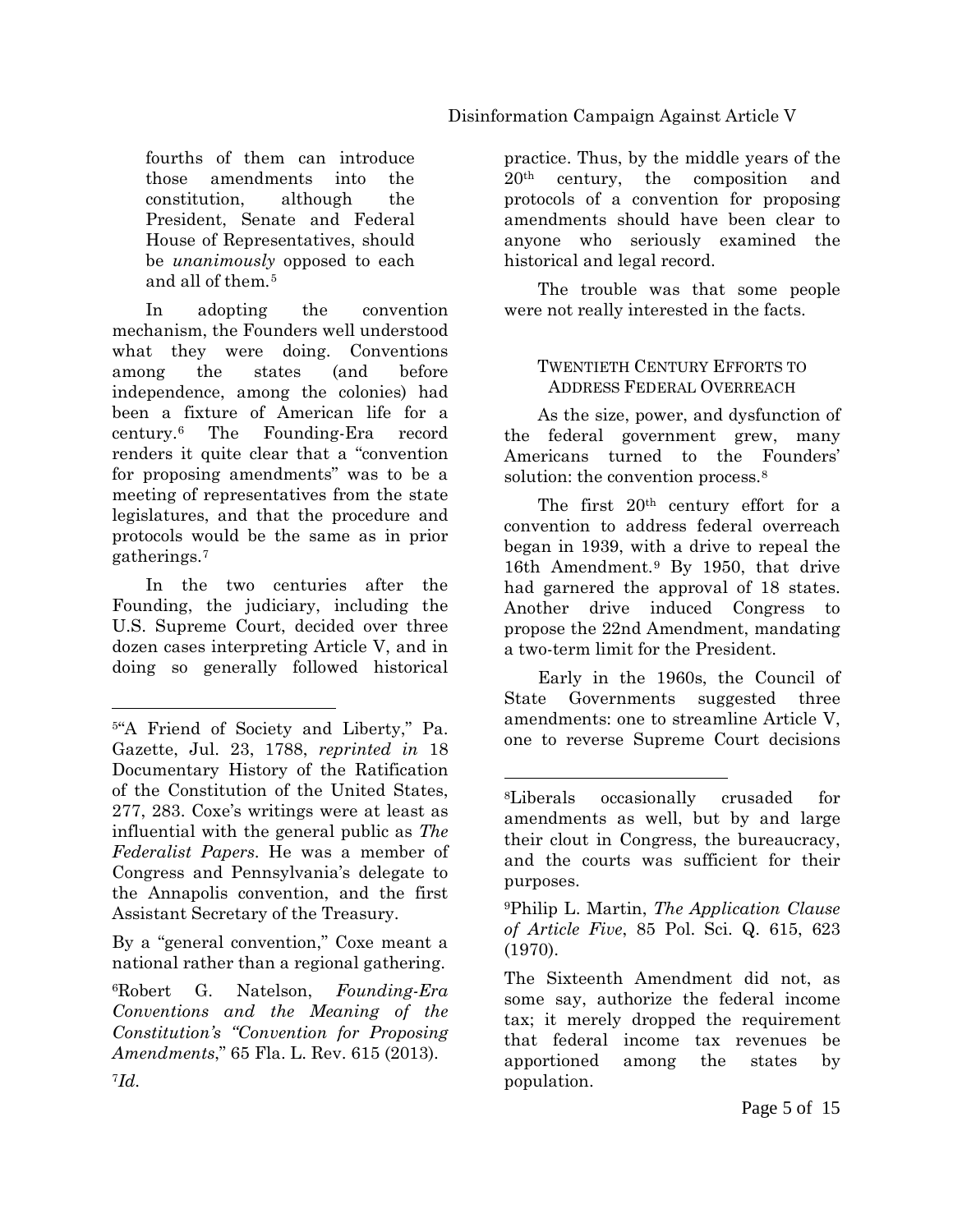forcing state legislatures to reapportion, and one to check the Supreme Court by adding a state-based tribunal to review that Court's decisions. In the late 1960s, there was another, nearly-successful, push for a convention to address the Court's reapportionment cases. In 1979, the first effort for a balanced budget amendment began. Throughout the next two decades there were drives to overrule the Supreme Court's abortion ruling in *Roe v. Wade*, to impose term limits on members of Congress, and to enact other reforms. Some of these movements enjoyed wide popular support. The convention procedure was endorsed by President Eisenhower, by President Reagan, and (before he became a Supreme Court Justice) by Antonin Scalia.[10](#page-5-0)

#### THE RESPONSE FROM THE ESTABLISHMENT: COORDINATED DISINFORMATION

During the 1950s, '60s and '70s, establishment liberals were pleased with the growth of the federal government and the activist Supreme Court. They wanted no corrective amendments. Rather, they felt threatened by conservative and moderate efforts to use the convention process. Liberals developed, therefore, a campaign to effectively disable it.

Their project was highly successful. It not only gained traction among liberals, but it pitted conservatives against conservatives by persuading many of them to abandon one of the Constitution's

<span id="page-5-1"></span> $\overline{a}$ 

#### Disinformation Campaign Against Article V

most important checks on federal overreaching. The campaign resulted in the defeat of every effort to propose amendments to reform or restrain the federal government. Its psychological and political force continued unabated for decades.[11](#page-5-1)

The story begins in 1951. Faced with a conservative drive to repeal the 16th Amendment, liberal U.S. Rep. Wright Patman (D.-Tex.) attacked it as "fascist" and "reactionary." He added the unsupported assertion that a convention for proposing amendments could not be limited—that it could "rewrite the whole Constitution."[12](#page-5-2) The obvious goal behind that statement was to scare people into thinking that the convention, instead of focusing on a single amendment, might effectively stage a coup d'état.

A more coordinated campaign against Article V began in 1963, with an article in the *Yale Law Journal.* It was authored by a law professor named Charles Black, also of Yale, a zealous defender of liberal causes and of the activism of the Supreme Court, then led by Chief Justice Earl Warren. The occasion for Black's article was the amendment proposal of the Council of State Governments.

Despite Black's position as a professor at one of the nation's premier law schools—and despite the nature of the journal that published it—Black's article was polemical rather than scholarly. You

 $12$ Caplan, p.69.

<span id="page-5-2"></span><span id="page-5-0"></span><sup>10</sup>Russell L. Caplan, Constitutional Brinksmanship (Oxford Univ. Press 1988) [hereinafter "Caplan"], 74 (Eisenhower), 85 (Reagan), 71 (Scalia). There are reports that Scalia changed his position after ascending to the Court.

<sup>&</sup>lt;sup>11</sup> The disinformation has lost credibility in the last few years, as explained below.

In 1992, reformers did succeed in obtaining ratification of the  $27<sup>th</sup>$  amendment, limiting congressional pay raises, but that amendment had been proposed in 1789 as part of the Bill of Rights.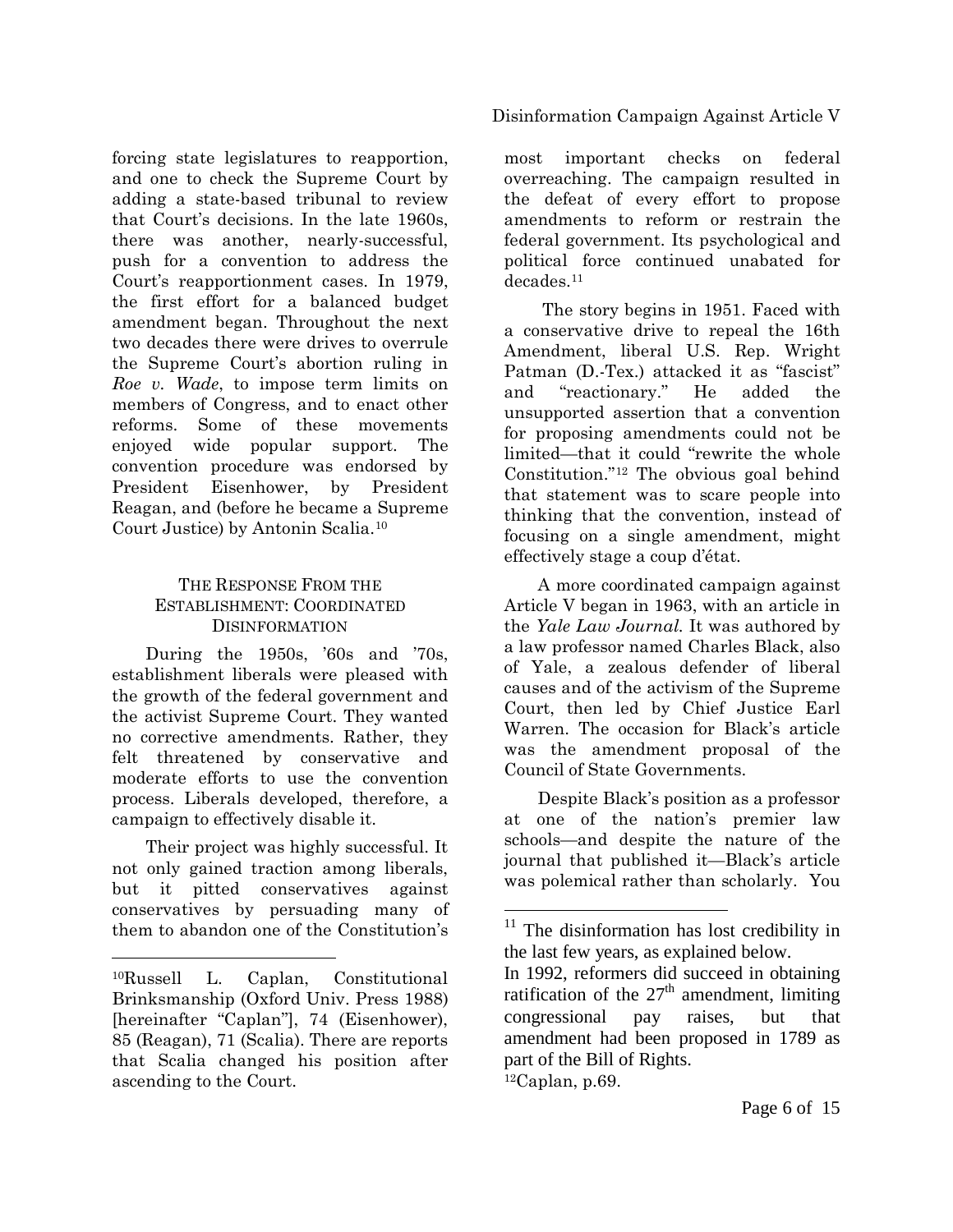#### can deduce its tenor from the title: *The Proposed Amendment of Article V: A Threatened Disaster.*[13](#page-6-0)

On its face, Black's article was responding to the Council of State Government's proposals. In fact, his propositions extended much further. Black objected to the whole idea of the states being allowed to overrule Congress or the Supreme Court. So he offered a wide-ranging plan of constitutional obstruction. In a nutshell, his position was as follows:

• The process enabled a tiny minority of the American people to amend the Constitution against the wishes of the majority, and

• if allowed to do so, the state legislatures might radically rewrite the Constitution. They "could change the presidency to a committee of three, hobble the treaty power, make the federal judiciary elective, repeal the fourth amendment, make Catholics ineligible for public office, and move the national capital to Topeka."

<span id="page-6-1"></span>To prevent such horrific developments, Black argued:

- that Congress should refuse to count state legislative resolutions that did not comply with standards he laid down;
- that "Congress [should] retain[] control over the convention process,"

 $\overline{a}$ 

and dictate allocation of delegates and determine how they were selected; and

• that the President should veto any congressional resolution calling a convention if the measure did not meet Black's standards.

It is clear to anyone familiar with the law and history of Article V that Black did virtually no research on the subject before putting pen to paper. Not only did he make no reference to the extensive American history of interstate conventions, but he recited little of the case law interpreting Article V. He also failed to read carefully the Necessary and Proper Clause, which actually grants Congress no power over Article V conventions.[14](#page-6-1)

Later the same year, William F. Swindler, a law professor at the College of William and Mary, published an article in the *Georgetown Law Journal.*[15](#page-6-2) Like

<span id="page-6-2"></span><span id="page-6-0"></span><sup>13</sup>Charles L. Black, Jr., *The Proposed Amendment of Article V: A Threatened Disaster*, 72 Yale L.J. 957 (1963). Black engaged in similar histrionics in the title of another article: *Proposed Constitutional Amendments: They Would Return Us to a Confederacy*, 49 A.B.A J. 637 (1963).

<sup>14</sup>By its terms, the Necessary and Proper Clause applies to the 17 preceding powers in Article I, Section 8 and to powers granted to the government of the United States and to "Officers" and "Departments." A convention fits none of those categories. See *The Constitution's Grants to Persons and Entities Outside the Federal Government*, http://constitution.i2i.org/2014/12/18/theconstitutions-grants-to-persons-andentities-outside-the-u-s-government/ and *No, the Necessary and Proper Clause Does NOT Empower Congress to Control an Amendments Convention, http://constitution.i2i.org/2014/08/23/n o-the-necessary-and-proper-clause-doesnot-empower-congress-to-control-anamendments-convention/.*

Page 7 of 15 15William F. Swindler, *The Current*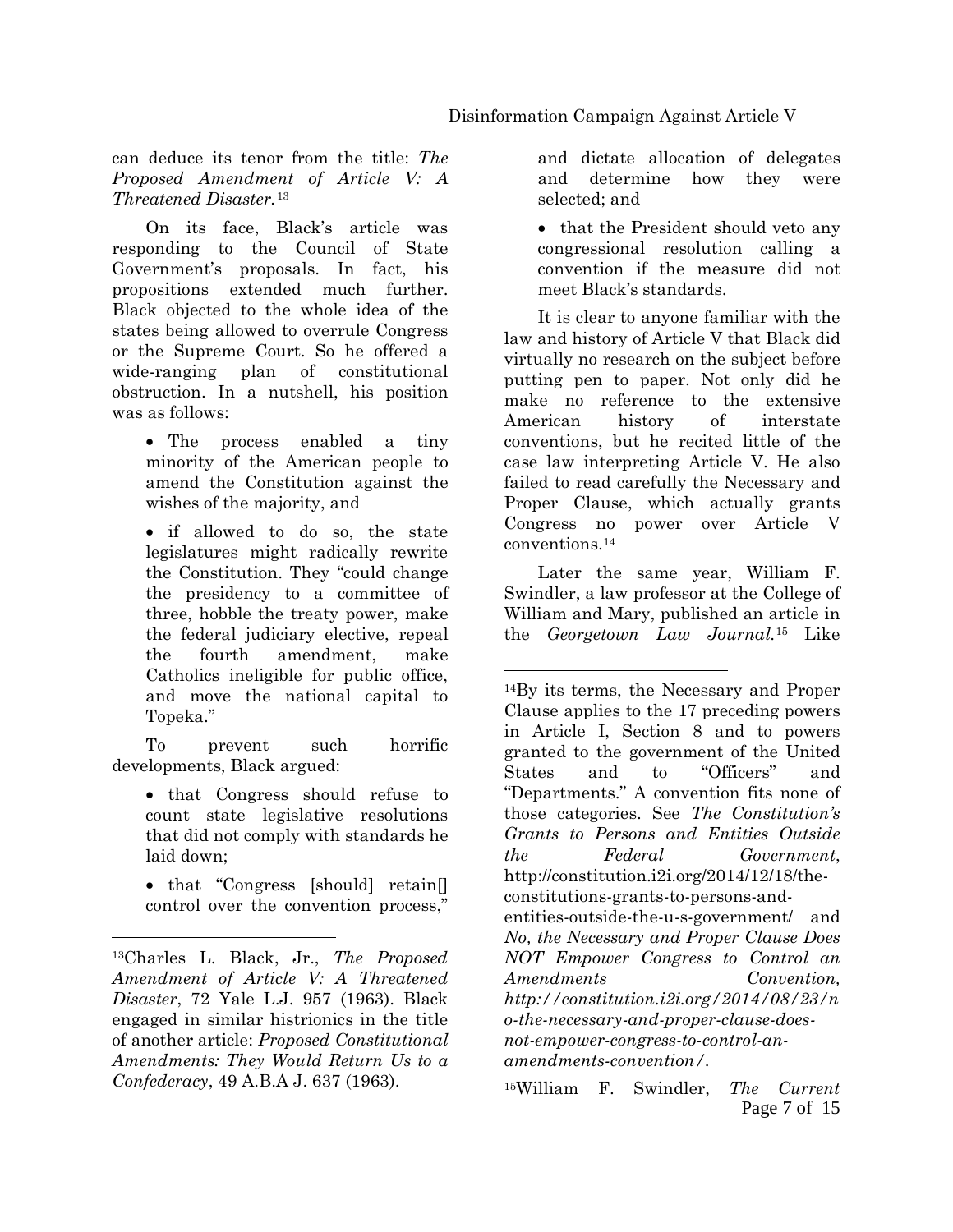Black's contribution, it was largely polemical and short on history and case law.

Swindler claimed that the Council of State Government's proposed amendments were "alarmingly regressive" and would destroy the Constitution as we know it: "For it is clear," he wrote, "that the effect of one or all of the proposals. . . would be to extinguish the very essence of federalism which distinguishes the Constitution from the Articles of Confederation." Like Black, Swindler argued that Congress could and should control the convention and impose obstacles to the convention serving its constitutional purpose. Indeed, Swindler went even further, maintaining that because "only a federal agency (Congress, as provided by the Constitution) is competent to propose" amendments, the convention procedure should be disregarded as "no longer of any effect."

The placement of the Black and Swindler diatribes in two of the nation's top law journals can be explained only by the authors' institutional affiliations<sup>[16](#page-7-0)</sup> and/or by the agenda harbored by the

 $\overline{a}$ *Challenge to Federalism: The Confederating Proposals*, 52 Geo. L. J. 1 (1963)

<span id="page-7-3"></span><span id="page-7-2"></span><span id="page-7-1"></span><span id="page-7-0"></span><sup>16</sup>The overwhelming majority of law reviews are student-edited. Because students are often unable to judge the quality of articles submitted to them, the relative prestige of the author's academic institution is influential in the decision of whether to accept a submission. This is an open secret among law professors and supported by empirical research. Jonathan Gingerich, *A Call for Blind Review: Student Edited Law Reviews and Bias*, 59 J. Legal Educ. 269 (2009).

journals' editors. That placement enabled them to reach a wide audience among the legal establishment.

Somewhat later, Chief Justice Warren, whose judicial activism was one of the targets of the Council of State Governments, mimicked Black and Swindler by with the absurd declaration that its amendment drive "could soon destroy the foundations of the Constitution."[17](#page-7-1)

When Senator Everett Dirksen (R.- Ill.) joined the fight for an amendment partially reversing the Warren Court's reapportionment cases, his liberal colleagues pushed back hard. Senators Joseph Tydings (D.-Md) and Robert Kennedy (D.-NY) followed Black's lead and advanced various "reasons" why Congress should disregard state legislative resolutions it did not care for.[18](#page-7-2) Senator William Proxmire (D.-Wis.) and the liberal New York Republican, Senator Jacob Javits pressed the claim that a convention would be uncontrollable[.19](#page-7-3)

Kennedy's resistance was supplemented by other opinion leaders associated with the Kennedy clan. In 1967, Kennedy speech writer Theodore Sorensen wrote a *Saturday Review* article in which he repeated Black's "minority will control the process" argument. In congressional testimony the same year,

 $17$ Caplan, p. 74.

<sup>18</sup>Caplan, pp. 75-76

<sup>19</sup>Caplan, p. 76. Javits was liberal not just for a Republican, but (like some of his GOP colleagues at the time) liberal in an absolute sense. His voting record was regularly marked as above 80% by the left-of-center Americans for Democratic Action.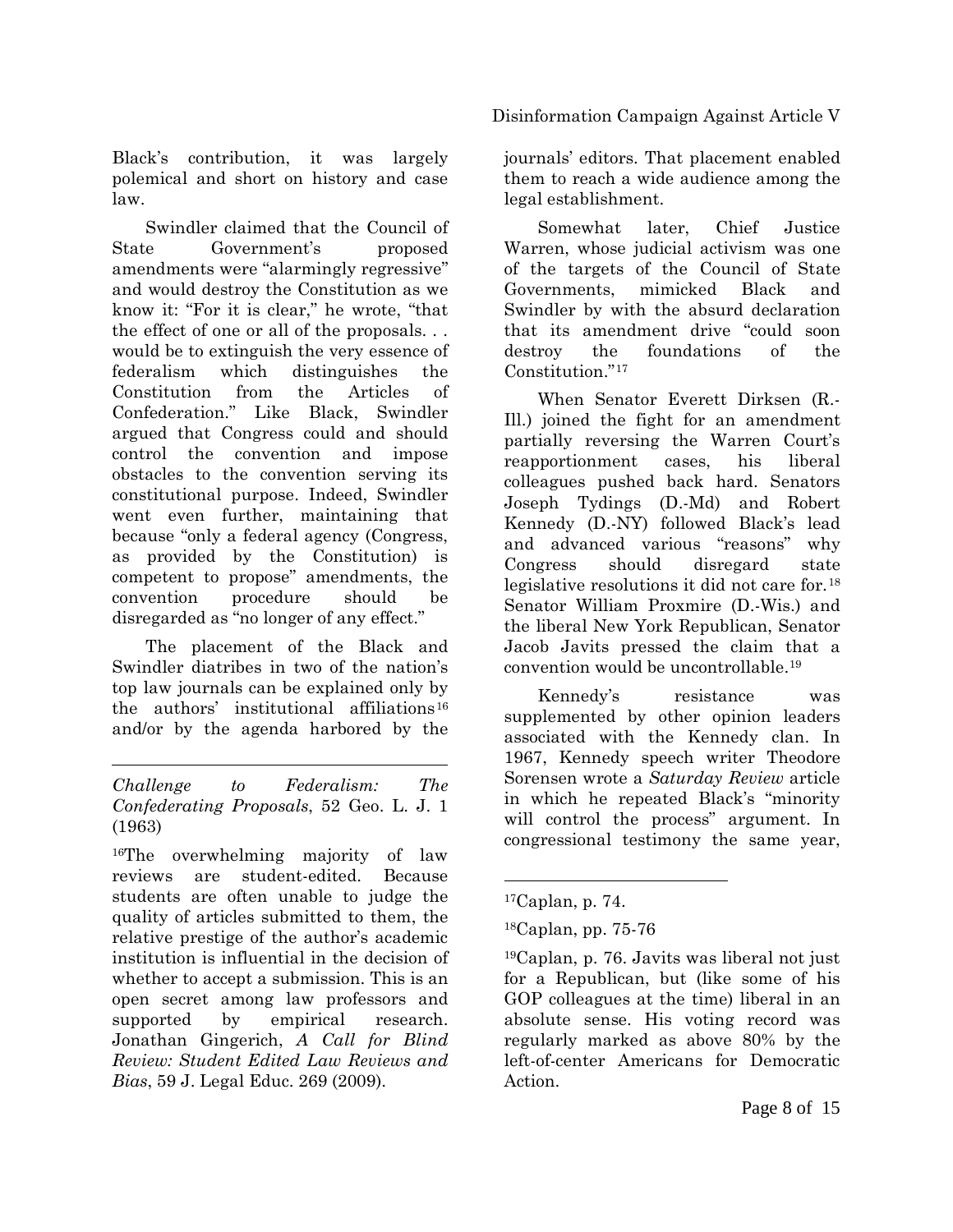Sorensen speculated that an Article V convention might "amend the Bill of Rights . . . limit free speech . . . reopen the wars between church and state . . . limit the Supreme Court's jurisdiction or the President's veto power or the congressional warmaking authority."[20](#page-8-0)

In 1968, University of Michigan law professor Paul G. Kauper contributed a piece to *Michigan Law Review* that likewise displayed almost complete disregard of Article V law and history.[21](#page-8-1) Kauper admitted that Congress could not refuse to call a convention if 34 states applied for one. But he asserted that "Congress has broad power to fashion the ground rules for the calling of the convention and to prescribe basic procedures to be followed." Kauper also stated that "The national legislature is obviously the most appropriate body for exercising a supervisory authority. . ."—a conclusion in *direct conflict* with the convention's fundamental purpose as a device to bypass Congress. Kauper added that Congress could mandate that delegates be elected one from each congressional district, revealing his disregard of the Supreme Court opinion and other sources $22$  that specifically

<span id="page-8-1"></span>21Paul G. Kauper, *The Alternate Amendment Process: Some Observations*, 66 Mich. L. Rev. 903 (1968).

<span id="page-8-3"></span><span id="page-8-2"></span>22Smith v. Union Bank, 30 U.S. 518, 528 (1831). For other sources, see http://constitution.i2i.org/2014/03/28/howdo-we-know-an-article-v-amendmentsconvention-is-a-%E2%80%9Cconventionof-the-states%E2%80%9D-because-boththe-founders-and-the-supreme-court-saidso/

identified the gathering as a "convention of the states" rather than a popular assembly.

In 1972, Black returned to the *Yale Law Journal* to oppose what he termed the "national calamity" threatened by a bill introduced in Congress by Senator Sam Ervin (D.-N.C.).<sup>[23](#page-8-3)</sup> Ervin's bill, while well intentioned, was almost certainly unconstitutional because it was based on an overly-expansive reading of the Necessary and Proper Clause. But that was not Black's objection. Black's objection was that the "bill would make amendment far too easy." Black contended that the process permitted a minority to force amendments on the majority, that state legislatures should have no control over the procedure, and that the President could veto the congressional call.

Black's 1972 article was characterized by the same haste and lack of scholarly curiosity that had characterized his 1963 piece. For example, in defiance of precedent he claimed that governors should be permitted to veto state Article V resolutions. He also misinterpreted the founding-era phrase "general convention," assuming it meant a gathering unlimited by subject. A minimal amount of research would have informed him that a "general convention" was one that was national rather than limited to states in a particular region. Finally, in arguing that the convention could not be limited, Black stated that all legislative resolutions for a convention adopted during the Constitution's first century were unlimited as to subject. This was flatly untrue, and could have been disproved by

<span id="page-8-0"></span> $\overline{a}$ 20Caplan, p. 147. See below for other comments by associates and allies of the Kennedy clan.

<sup>23</sup>Charles L. Black, Jr., *Amending the Constitution: A Letter to a Congressman*, 82 Yale L.J. 189 (1972)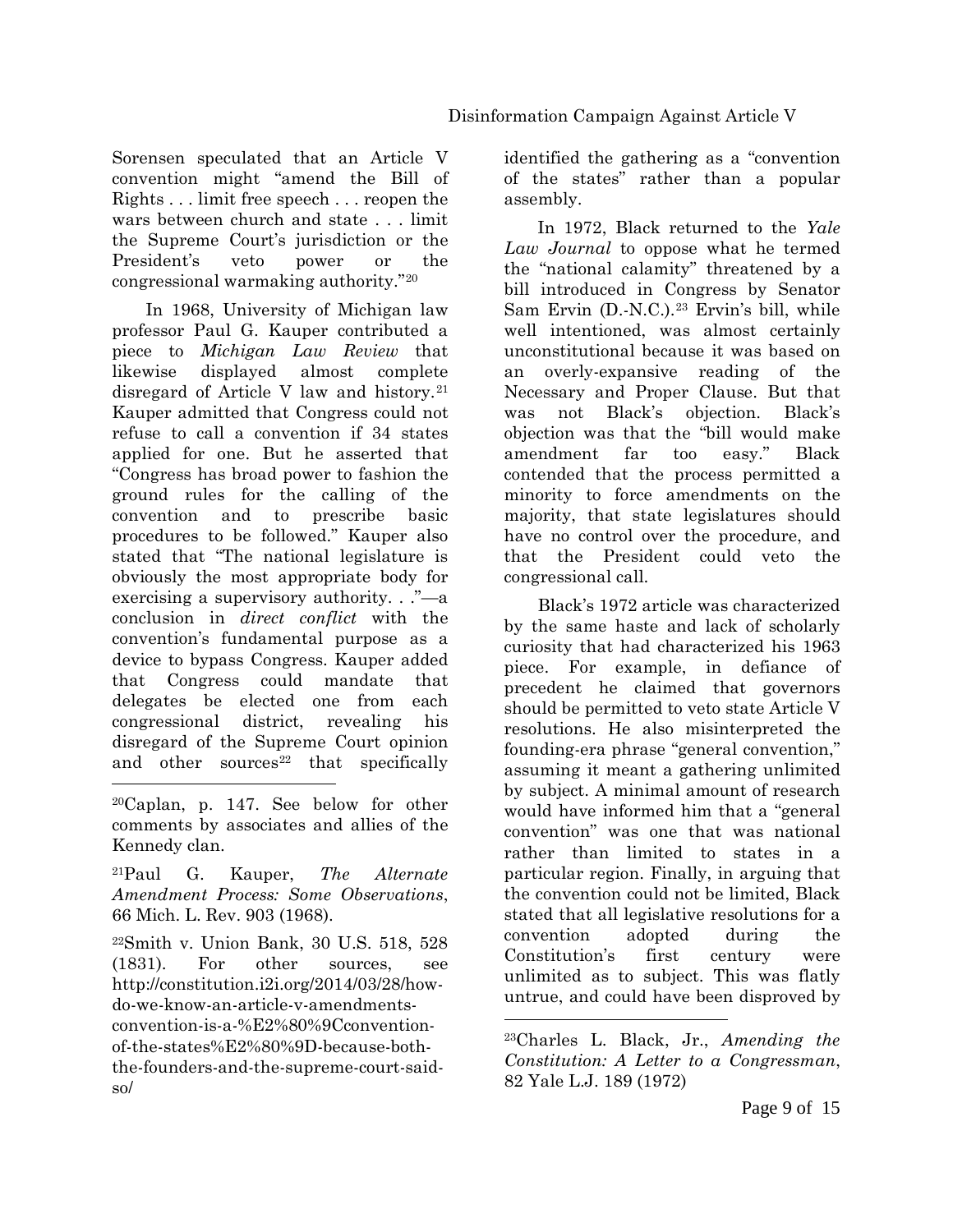Disinformation Campaign Against Article V

simply examining the resolutions themselves[.24](#page-9-0)

It is apparent that the goal of such writings was not to disseminate truth but to protect Congress and the Supreme Court from constitutional accountability for their actions. The campaign was successful in that it helped ensure the defeat of the efforts to propose a reapportionment amendment.[25](#page-9-1)

In January, 1979, however, a new "national calamity" threatened. The National Tax Limitation Committee kicked off its drive for a balanced budget amendment to limit somewhat Congress's bottomless line of credit. In response, establishment spokesmen again resorted to the same misinformation propagated in the 1960s.

Kennedy admirer and eulogist Richard Rovere terrified the readers of the *New Yorker* magazine with the specter of a convention that might

reinstate segregation, and even slavery; throw out all or much of the Bill of Rights . . . eliminate the Fourteenth Amendment's due process clause and reverse any Supreme Court decision the

members didn't like, including the one-man-one-vote rule; and perhaps for good measure, eliminate the Supreme Court itself.[26](#page-9-1)

(Rovere failed to explain how 38 states could be induced to ratify such proposals.)

Opponents amplified the histrionics by branding the amendments convention with a different, and more frightening, name. Rather than refer to it by the name given by the Constitution—"Convention for proposing Amendments"—opponents began to call it a "constitutional convention." This re-labeling reinforced the mental image of a junta that would not merely propose an amendment or two, but re-write our entire Constitution.

Some background may help explain the audacity of this re-branding. Throughout American history, conventions of states (and before them, of colonies) have been convened for many different purposes. But only two are referred to as "constitutional conventions" because only those two proposed a complete remodeling of the political system. They were the federal convention of 1787, which drafted the federal Constitution, and the 1861 Montgomery, Alabama gathering that drafted the Confederate Constitution.

The other 30-plus interstate conventions were summoned for more modest purposes. Among these were four that gathered to propose amendments or that did propose amendments: (1) the Hartford Convention of 1780, which recommended alteration of the Articles of Confederation, (2) the Annapolis Convention of 1786, called for the same purpose, (3) the Hartford Convention of

 $\overline{a}$ 

<span id="page-9-0"></span><sup>24</sup>The 1832 resolution of Georgia and the 1833 resolution of Alabama were both limited as to subject. The 1788 Virginia resolution and the 1864 Oregon resolution were both arguably limited. Robert G. Natelson, *Amending the Constitution by Convention: Lessons for Today from the Constitution's First Century,* 3, 5 & 7 (Independence Institute, 2011), available at

<span id="page-9-1"></span>http://liberty.i2i.org/files/2012/03/IP\_5\_20 11\_c.pdf.

 $26$ Caplan, p. viii.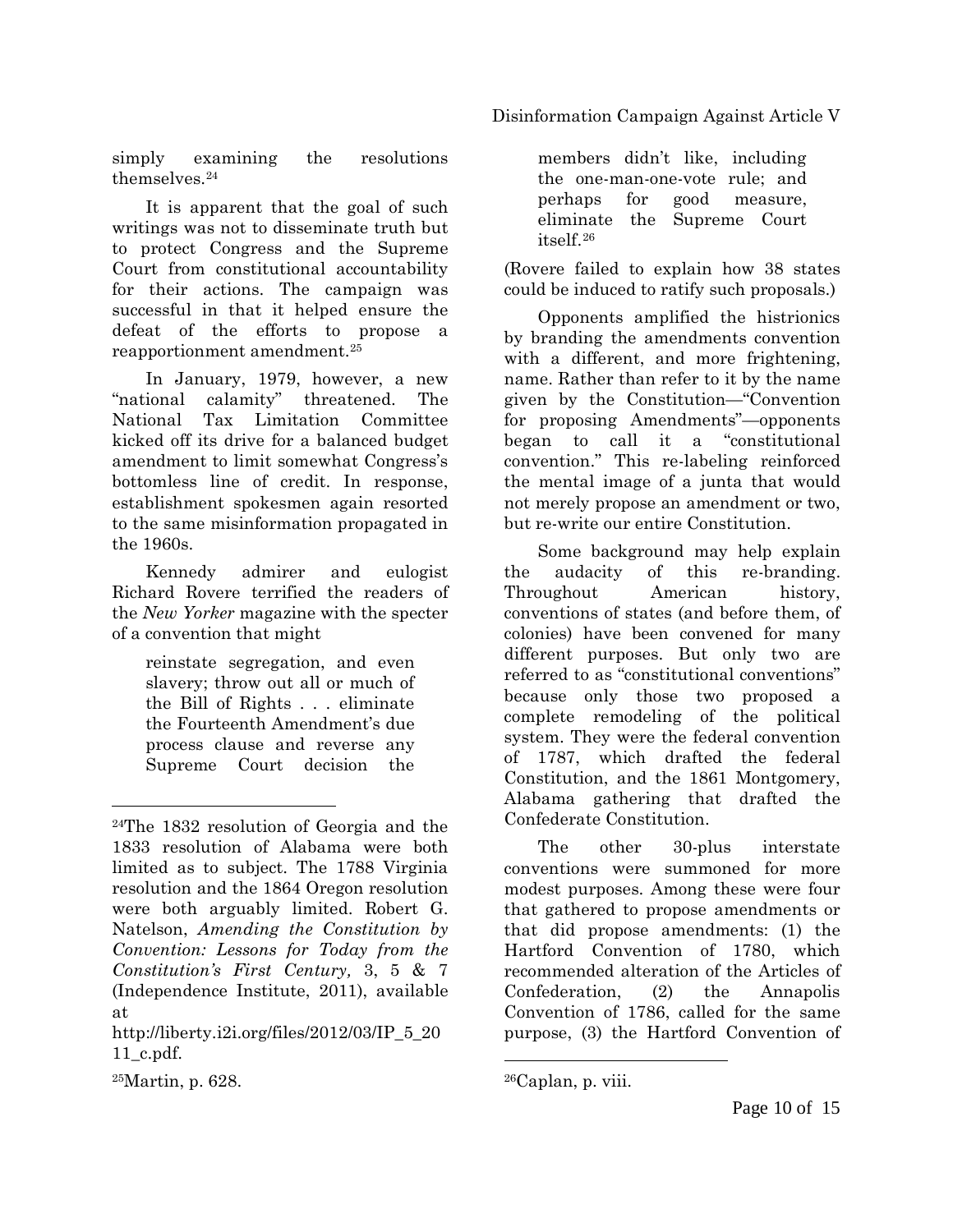1814, which promoted several constitutional amendments, and (4) the Washington Convention of 1861, which proposed an amendment to stave off the Civil War. Although not convened to Article V, these assemblies were amendments conventions in every other respect. Yet to my knowledge, none had *ever* been referred to as a "constitutional convention:" They were empowered only to suggest amendments, not to write new constitutions. Through the rebranding, however, Americans were encouraged to believe that a mere *amendments* convention was a *constitutional* convention.

Confusion between a "convention for proposing amendments" and a constitutional convention appears to be wholly a product of the  $20<sup>th</sup>$  century. I have found no 18th or 19th century state resolutions, nor any reported 18th or 19th century state or federal court decision, <sup>[27](#page-10-0)</sup> referring to an amendments convention as a "constitutional convention." On the contrary, the usual practice was to refer to a convention for proposing amendments by its proper name or as a "convention of the states" or by a variation of the latter phrase. In other words, affixing the "concon" label on an amendments convention was an effort to alter English usage.

Where did the "disinformants" get the idea of changing the convention's name? Perhaps they were inspired by a misunderstanding arising during the movement for direct election of U.S. Senators, and the manner in which opponents of direct election seized on that misunderstanding. In 1901 a congressional compiler gave the erroneous title "constitutional convention" to a state legislative resolution, and after 1903, a

 $\overline{a}$ 

few resolutions actually used that term. The most famous example of how opponents capitalized on the confusion was a 1911 speech of Senator Weldon B. Heyburn (R.-Idaho). Senator Heyburn passionately opposed direct election, so to dissuade states from demanding a convention, he argued that:

When the constitutional convention meets it is the people, and it is the same people who made the original constitution, and no limit on the original constitution controls the people when they meet again to consider the Constitution<sup>[28](#page-10-0)</sup>

The Heyburn view was not legally sound and seems not to have been persuasive at the time. By the following year the applying states were only one shy of the then-necessary 32 (of 48). The demand for a convention abated only because the U.S. Senate yielded, and Congress itself proposed a direct election amendment.

But the mid-20th century disinformation campaign *did* change public perceptions: Many people came to think that a convention for proposing amendments was a "con-con." Professor Black bore some of the responsibility for this development as well. In his 1972 polemic he repeatedly referred to an amendments convention as a "constitutional convention." He had not used the term in that way in his 1963 article.

There were many additional contributions to the mislabeling campaign, particularly after the balanced budget drive began in 1979. An essay that year by Lawrence Tribe, a liberal Harvard

<span id="page-10-0"></span><sup>27</sup>According to the Westlaw database.

 $28$ Caplan, p. 64.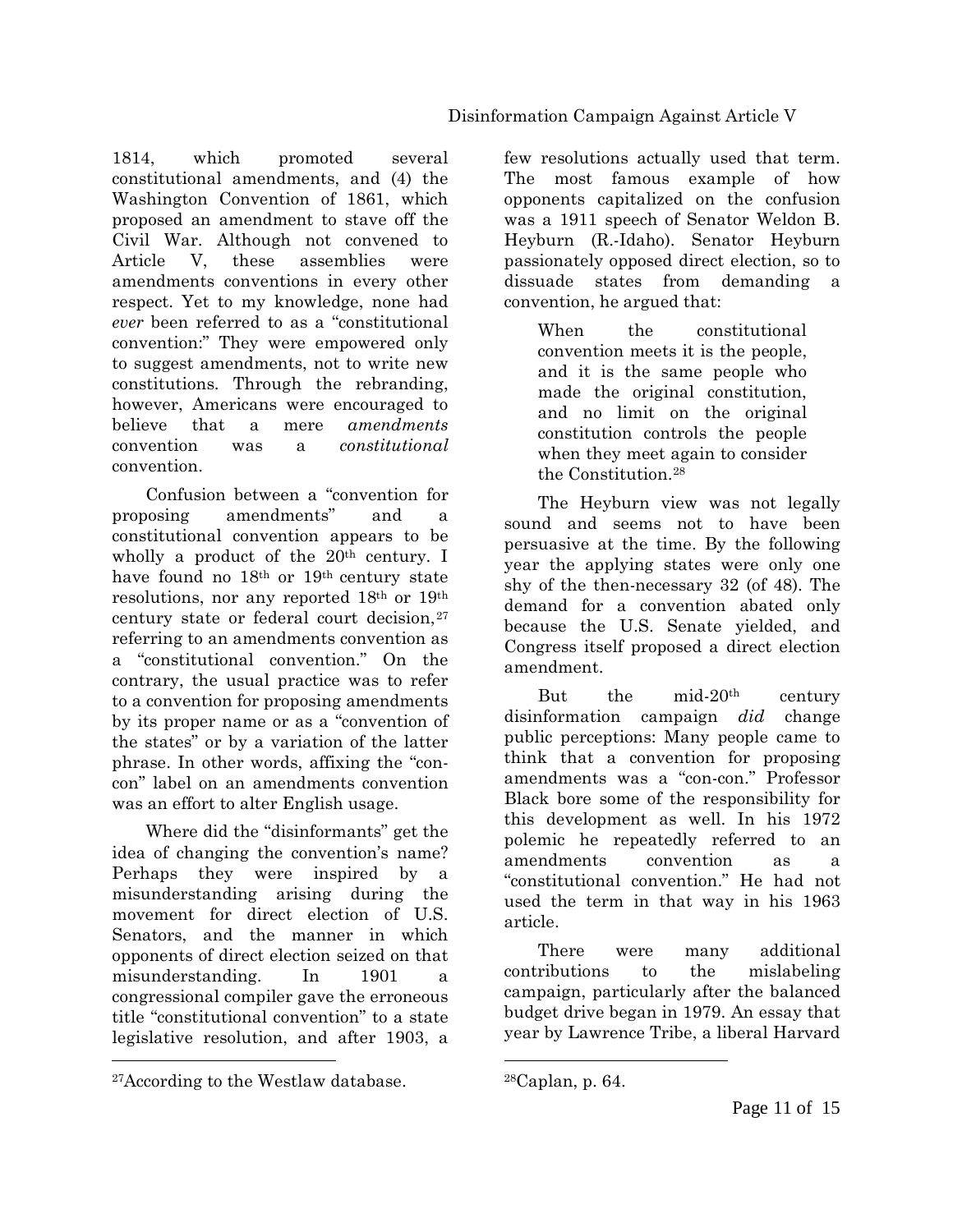law professor and Kennedy ally, referred to an amendments convention as a "constitutional convention.["29](#page-11-0) Tribe also asserted that such a gathering would be an "uncharted course," and he issued a long list of questions about Article V to which, he said, "genuine answers simply do not exist." Although nearly all those questions have since been answered, [30](#page-11-1) convention opponents still commonly present state lawmakers with variations on Professor Tribe's list.[31](#page-11-2)

Gerald Gunther of Stanford University, yet another liberal law professor, had clerked for Chief Justice Earl Warren. Warren's decisions had been, of course, targets of some of the conservative amendment drives. In 1979 Gunther published his own tract branding an amendments convention a "constitutional convention."[32](#page-11-3) He further asserted that the crusade for a balanced budget amendment was "an exercise in constitutional irresponsibility," and that the "convention route promises uncertainty, controversy, and divisiveness at every turn." Apparently unaware of the Supreme Court's prior characterization of an amendments convention as a "convention of states," Gunther said the

 $\overline{a}$ 

<span id="page-11-2"></span> ${}^{31}See$ ,  $e.g.,$ http://www.eagleforum.org/alert/2011/pdf/ 20Questions.pdf.

<span id="page-11-3"></span>32Gerald Gunther, *The Convention Method of Amending the United States Constitution*, 14 Ga. L. Rev. 1 (1979).

#### Disinformation Campaign Against Article V

assembly would be popularly elected. While claiming that "relevant historical materials" supported his arguments, he offered relatively little history to support them.

Yet another assault on Article V published in 1979 came from the pen of Duke University law professor Walter E. Dellinger. Dellinger had clerked for Justice Hugo Black [not to be confused with Professor Charles Black], one of the stalwarts of the activist Earl Warren/Warren Burger Supreme Court. Dellinger later served as acting solicitor general in the Clinton administration. He also labeled a convention for proposing amendments a "constitutional convention."[33](#page-11-4)

Like other writers in this field, Dellinger did little original research but, like Charles Black, managed to get his essay published in the *Yale Law Journal.* Apparently the *Journal* was willing to compromise its supposedly rigorous standards of scholarship to accommodate such material. Like Charles Black as well, Dellinger inaccurately declared that all legislative resolutions submitted during the Constitution's first century were unlimited as to subject and asserted that any resolution imposing subject-matter limits was invalid.[34](#page-11-5)

 $\overline{a}$ 

34To give due credit: Four years later Dellinger also published an article correctly pointing out that Article V issues were justiciable in court. Walter E. Dellinger, *The Legitimacy of Constitutional Change: Rethinking the Amendment Process*, 97 Harv. L. Rev 386 (1983).

<span id="page-11-4"></span><span id="page-11-0"></span><sup>29</sup>Lawrence H. Tribe, *Issues Raised by Requesting Congress to Call a Constitutional Convention to Propose a Balanced Budget Amendment*, 10 Pac.L.J. 627 (1979).

<span id="page-11-5"></span><span id="page-11-1"></span><sup>30</sup>Robert G. Natelson, The Article V Handbook 33-35 (2d ed., 2013).

<sup>33</sup>Walter E. Dellinger, The Recurring Question of the "Limited" Constitutional Convention, 88 Yale L.J. 1623 (1979).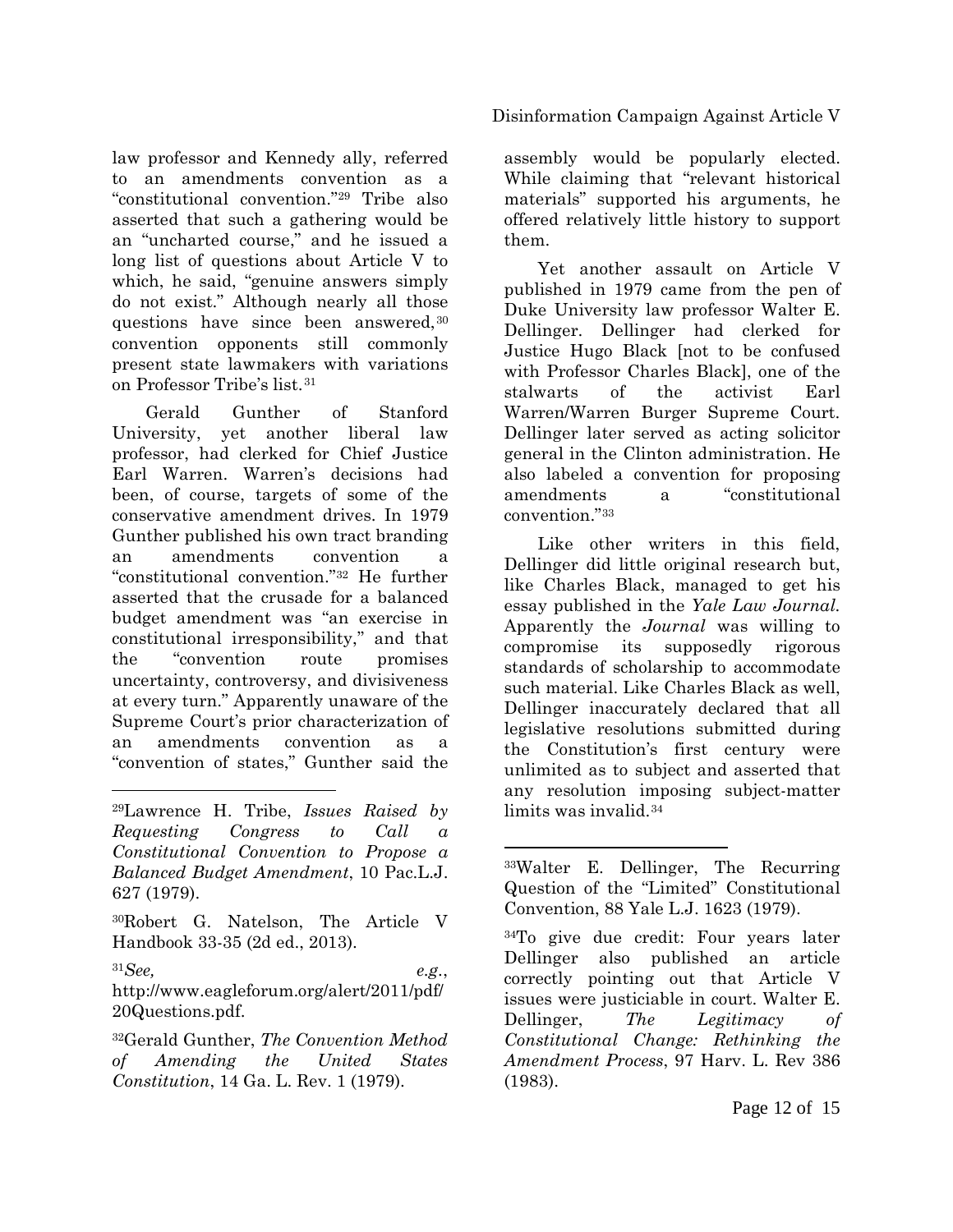The establishment's war against Article V continued throughout the 1980s as its spokesmen resisted popular pressure for a balanced budget amendment and for amendments overruling the activist Supreme Court.

Arthur Goldberg was another member of the Kennedy circle: President Kennedy had appointed him successively as Secretary of Labor and Supreme Court Justice. In a 1983 article he labeled an amendments convention a "constitutional convention" and declared that its agenda would be uncontrollable.[35](#page-12-0) He also quoted out of context part of a 1788 letter written by James Madison in which Madison opposed a contemporaneous effort by two states to call a convention to completely rewrite the new Constitution. The quotation was out of context because Madison's letter criticized only that specific effort, not the process generally a process Madison actually supported. This was a clear misuse of historical material by Goldberg, but some anti-Article V activists still follow Goldberg's lead today.

In 1986, New Jersey Governor Thomas Kean, a liberal Republican, wrote an article characterized by the usual hysteria: *A Constitutional Convention Would Threaten the Rights We have Cherished for 200 Years*.[36](#page-12-1) As the title indicates, Kean applied the phrase "constitutional convention" to an amendments convention. Relying on the same out-of-context letter cited by Goldberg, Kean stoked the fear that such a convention might "run away."

The same year, Senator Paul Simon (D.-Ill.), one of the most liberal members of Congress, called the convention process "a very dangerous path."[37](#page-12-2)

Twice in 1986 and again in 1988, Chief Justice Warren Burger—a participant in *Roe v. Wade* and other cases that belied his prior reputation as a "conservative"—wrote letters opposing what he called a "constitutional convention." Burger claimed the gathering might disregard its agenda. He based the latter speculation on the frequent, although inaccurate, assertion that the 1787 gathering did the same. Burger offered no other support for his claims, and I have found no evidence he ever researched the subject. He certainly never published anything on it.

I believe Burger absorbed his anti-Article V views from William F. Swindler. As mentioned earlier, Swindler was the author of possibly the most outrageous academic attack on the convention process. Burger was a self-described personal friend of Swindler and appointed him to two of the Supreme Court's advisory and administrative committees.[38](#page-12-3) Burger apparently enjoyed Swindler's company, and upon Swindler's death Burger publicly eulogized him as "an analyst of history and a historian of the first rank."[39](#page-12-4)

<span id="page-12-2"></span><span id="page-12-0"></span> $\overline{a}$ 35Arthur J. Goldberg, *The Proposed Constitutional Convention*, 11 Hastings Const. L. Q. 1 (1983).

<span id="page-12-4"></span><span id="page-12-3"></span><span id="page-12-1"></span><sup>36</sup>Thomas H. Kean, *A Constitutional Convention Would Threaten the Rights We have Cherished for 200 Years,* 1986 Det. C.L. Rev. 1087 (1986)

 $37$ Caplan, p. 85.

<sup>38</sup>Warren Burger, *William F. Swindler: A Tribute from the Chief Justice of the United States,* 20 Wm. & Mary L.J. 595 (1979).

Page 13 of 15 39*William F. Swindler, 70, Dies; Scholar of*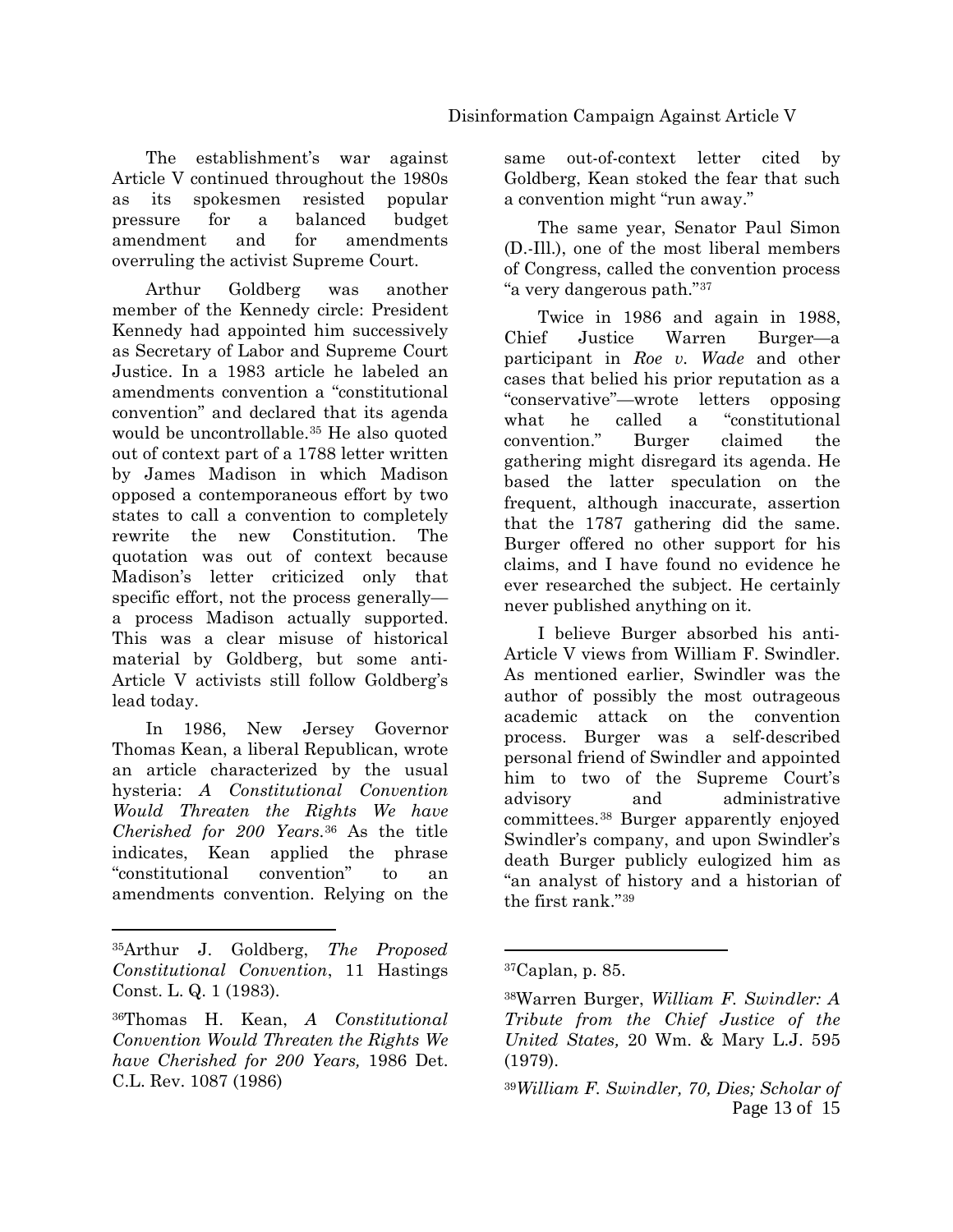#### Disinformation Campaign Against Article V

#### THE TURNING POINT

In the years since 2010, research by this author and other constitutional scholars has recaptured the history and law governing the amendments convention process. Arguments against that process have lost credibility among many conservatives<sup>[40](#page-13-0)</sup> and moderates and among some honest progressives as well. This is reflected in a spate of formal state legislative demands for a convention.<sup>[41](#page-13-1)</sup> As a result, establishment publicists who previously could afford to remain quiet have been forced to rally their own forces against the movement for a convention.

Illustrative is a December 4, 2013 posting in the *Daily Kos*, a left-wing website, which warns of the "threat" of a convention and repeats the Charles Black argument that it would represent only a minority of the population.[42](#page-13-2) Illustrative also is an op-ed column in the *Washington* 

 $\overline{a}$ 

<span id="page-13-0"></span>40One example of support for a convention by conservative and libertarian legal scholars and opinion leaders, including some former skeptics, is the "Jefferson Statement,"

[http://www.conventionofstates.com/the\\_jef](http://www.conventionofstates.com/the_jefferson_statement) [ferson\\_statement.](http://www.conventionofstates.com/the_jefferson_statement)

Convention/598865556818994.

*Post* dated October 21, 2014. The column was entitled, "A constitutional convention could be the single most dangerous way to 'fix' American government."[43](#page-13-3) As the title suggests, the author opposed a convention using rhetoric almost precisely identical to that employed by groups such as the John Birch Society.

The author was no Bircher, however, but Robert Greenstein, a former member of the Clinton administration and an Obama ally, who heads an influential leftwing policy center in Washington, D.C. reportedly funded by socialist financier George Soros.[44](#page-13-4) For reasons explained in this paper, the similarity between Greenstein's argument and those of misguided conservative groups is not accidental.

The identity of interest among leftwing and right-wing opponents emerged in sharp relief during the most recent Montana legislative session. On February 2, 2015, a spokeswoman for the Montana Budget and Policy Center, a "progressive" state policy group with ties to Greenstein's think tank, sent an e-mail to Democratic lawmakers advising them on how to defeat a proposed balanced budget resolution. The spokeswoman's "Topline Message" (suggested talking points) closely mirrored those of conservative opponents and of Greenstein, including the use of the "ConCon" label. She further told Democratic state lawmakers, "We strongly urge committee members to

*U.S. Constitution*, New York Times, May 7, 1984, available at http://www.nytimes.com/1984/05/08/obitu aries/william-f-swindler-70-dies-scholarof-us-constitution.html.

<span id="page-13-3"></span><span id="page-13-1"></span><sup>41</sup>For a scorecard of recent developments, see https://www.facebook.com/pages/Fix-Washington-By-Calling-an-Article-V-Amendments-

<span id="page-13-4"></span><span id="page-13-2"></span><sup>42</sup>http://www.dailykos.com/story/2013/12/0 4/1260066/-Alert-Art-V-Convention-Threat-Grows-Dec-7-2013-Assembly.

<sup>43</sup>http://www.washingtonpost.com/posteve rything/wp/2014/10/21/a-constitutionalconvention-could-be-the-single-mostdangerous-way-to-fix-americangovernment/.

<sup>44</sup>http://sorosfiles.com/soros/2011/10/center -on-budget-and-policy-priorities.html.